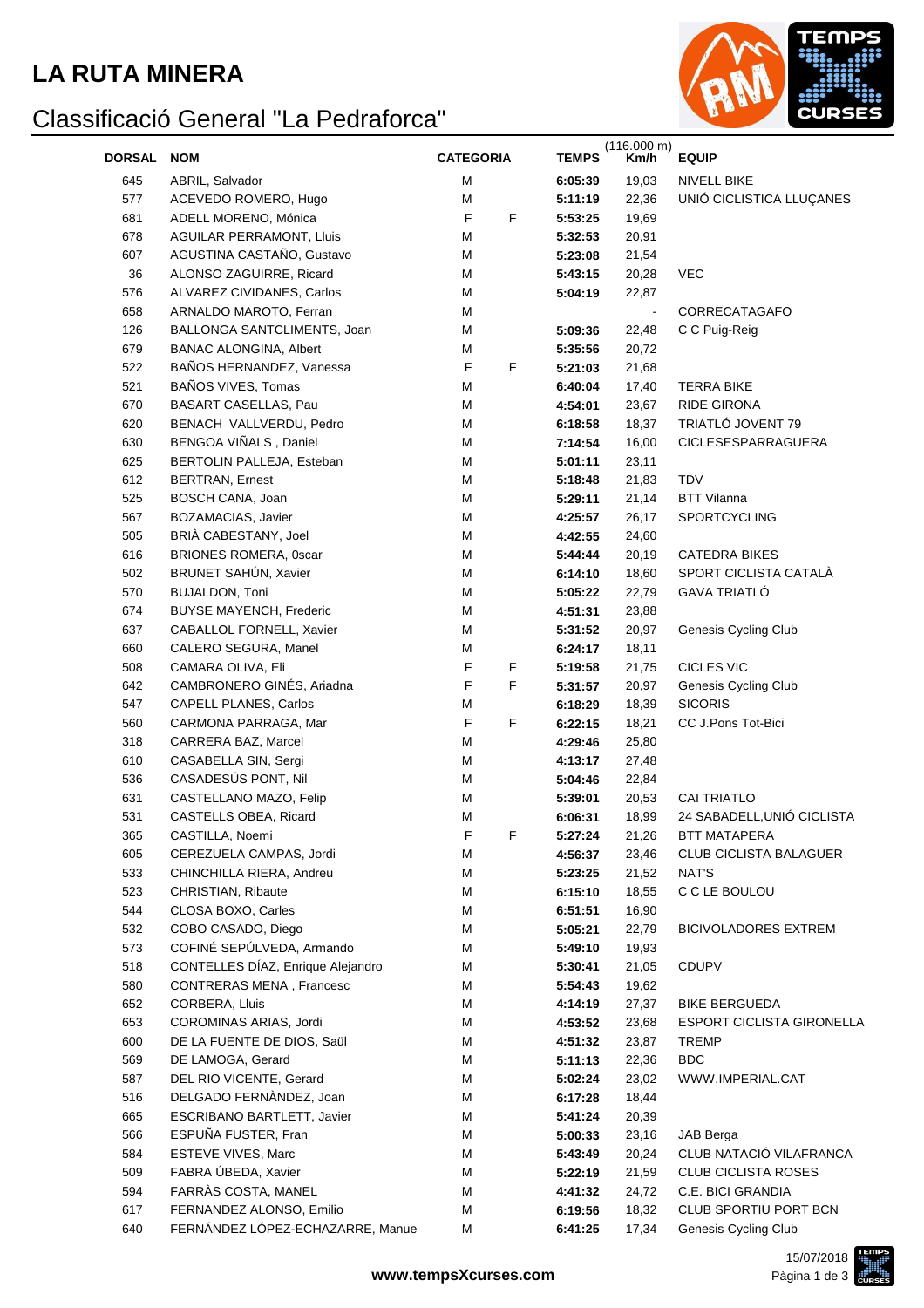#### **LA RUTA MINERA**

# Classificació General "La Pedraforca"



| <b>DORSAL</b> | <b>NOM</b>                                            | <b>CATEGORIA</b> |   | <b>TEMPS</b>       | (116.000 m)<br>Km/h | <b>EQUIP</b>                  |
|---------------|-------------------------------------------------------|------------------|---|--------------------|---------------------|-------------------------------|
| 549           | FERNANDEZ POLONIO, Dani                               | M                |   | 5:16:54            | 21,96               |                               |
| 578           | FONTANA, Rodrigo                                      | M                |   | 5:58:31            | 19,41               |                               |
| 593           | FRANCH CAMPRUBÍ, ANTONI                               | M                |   | 5:54:04            | 19,66               | C.C Bonavista                 |
| 512           | FUENTES RAMIREZ, Clara Luz                            | F                | F |                    |                     |                               |
| 644           | <b>GARCIA CURTO, Pere</b>                             | M                |   | 5:53:24            | 19,69               | P.C. BAIX EBRE                |
| 551           | GARCIA LACAMBRA, Ramon                                | M                |   | 5:52:42            | 19,73               | <b>CIT PENYA</b>              |
| 552           | GARCIA RUSIÑOL, David                                 | М                |   | 5:38:42            | 20,55               | CC J.Pons Tot-Bici            |
| 596           | GARCIA RUSIÑOL, PILAR                                 | F                | F | 5:44:10            | 20,22               | C.E. BICI GRANDIA             |
| 575           | GARCIA, Nuria                                         | $\mathsf F$      | F | 5:31:52            | 20,97               | <b>CLUB TRIATLO MONTSENY</b>  |
| 556           | GONZALEZ CASTAÑO, Jose Mª                             | M                |   | 6:17:24            | 18,44               | <b>BICITERAPIA</b>            |
| 563           | GONZALEZ CORDO, Miquel                                | М                |   | 5:11:14            | 22,36               | <b>BIKE DE CULL</b>           |
| 647           | GONZALEZ MARTINEZ, Mario                              | М                |   | 4:38:27            | 25,00               | POLIESPORTIU PUIGCERDA        |
| 639           | GONZÁLEZ PÉREZ, Israel                                | М                |   | 6:12:50            | 18,67               | Genesis Cycling Club          |
| 623           | GORDILLO HERNAN, Pablo                                | M                |   | 5:04:28            | 22,86               | UNIO CICLISTA SANT CUGAT      |
| 597           | <b>GRANDIA GARCIA, POL</b>                            | M                |   | 5:15:19            | 22,07               | C.E. BICI GRANDIA             |
| 595           | <b>GRANDIA GRAUS, LLUIS</b>                           | M                |   | 4:28:08            | 25,96               | C.E. BICI GRANDIA             |
| 43            | <b>GRANÉ TORRADEFLOT, Lluis</b>                       | M                |   | 5:05:23            | 22,79               | E.C. SANT ANDREU              |
| 555           | GUIMARAES DA SILVA, Maria                             | F                | F | 6:41:07            | 17,35               |                               |
| 285           | GUIMERA, Anton                                        | M                |   | 4:53:17            | 23,73               | <b>CICLES CATALUNYA</b>       |
| 585           | HERRERO NAVARRO, Josep                                | M                |   | 6:17:23            | 18,44               |                               |
| 507           | JAIMEZ GUILLEN, Sergio                                | M                |   | 5:53:06            | 19,71               | <b>LEFA TEAM</b>              |
| 619           | JIMÉNEZ SERRAT, Juan Manuel                           | M                |   | 5:28:23            | 21,19               |                               |
| 538           | JOVELL CLAVÉ, Aleix                                   | M                |   | 6:32:14            | 17,74               |                               |
| 519           | LEÓN LÓPEZ, Abel                                      | M                |   | 8:42:14            | 13,33               | <b>GOLDEN BIKES</b>           |
| 520           | LEÓN LÓPEZ, Jordi                                     | M                |   | 8:42:10            | 13,33               |                               |
| 542           | LILLO HERRERA, Lino                                   | M                |   | 6:00:22            | 19,31               | <b>TRUJILLO</b>               |
| 641           | LLACUNA SORRIBAS, Sergi                               | M                |   | 5:31:58            | 20,97               | Genesis Cycling Club          |
| 656           | LLOP RÁFALES, Ignasi                                  | M                |   | 7:09:50            | 16,19               | <b>FASTTRIATLON</b>           |
| 655           | LLOP RÁFALES, Raquel                                  | F                | F | 7:09:59            | 16,19               | <b>FASTTRIATLON</b>           |
| 615           | LOPEZ ARROYO, Vicky                                   | F                | F | 5:44:44            | 20,19               | <b>CATEDRA BIKES</b>          |
| 633           | LOPEZ, Ferran                                         | M                |   | 5:37:43            | 20,61               | <b>ACA</b>                    |
| 558           | LOZANO GAMEZ, Raul                                    | M                |   | 6:17:23            | 18,44               | <b>BICITERAPIA</b>            |
| 626           | MALAVE SOTERAS, Josep                                 | M                |   | 5:39:10            | 20,52               | <b>CAI TRIATLO</b>            |
| 517           | MANZANO, Edgar                                        | M                |   | 4:15:23            | 27,25               | ROYAL Ú FORCE                 |
| 634           | MARTI PADILLA, Juan José                              | M                |   | 4:27:37            | 26,01               |                               |
| 671           | MARTÍ SELLÉS, Laura                                   | F                | F | 4:54:02            | 23,67               | FRIGORÍFICS COSTA BRAVA       |
| 628           | MARTINEZ MARCOS, Toni                                 | М                |   | 5:02:43            | 22,99               |                               |
| 503           | MASIP MARTÍNEZ, Lluís                                 | M                |   | 6:14:11            | 18,60               | SPORT CICLISTA CATALÀ         |
| 636           | MÉNDEZ FERNÁNDEZ, Juan José                           | M                |   | 5:31:50            | 20,97               | Genesis Cycling Club          |
| 627           | MISSÉ XANDRI, Jan                                     | M                |   | 3:58:14            | 29,22               |                               |
| 526           | MOLL CORBELLA, Xavier                                 | M                |   | 5:49:41            | 19,90               | C.C. ROUTIER                  |
| 632           | MONTOTO AYALA, David                                  | M                |   | 4:41:19            | 24,74               | <b>NO LIMITS</b>              |
| 659           | MORALES BERMUDO, Guillermo                            | M                |   | 7:36:11            | 15,26               |                               |
| 638           | MORALES RAMÍREZ, Jaume                                | M                |   | 7:36:12            | 15,26               | Genesis Cycling Club          |
| 583           | MORENO GONZALEZ, Jordi                                | M                |   | 5:39:38            | 20,49               | BTT PAIS DEL CAVA             |
| 618           | MULERO RODRÍGUEZ, Rafael                              | M                |   | 5:43:32            | 20,26               |                               |
| 651           | NAVARRO PÉREZ, Lluis                                  | M                |   | 4:09:02            | 27,95               | AFANIP XC TEAM                |
| 613           | NAVEIRA, Xavi                                         | M                |   | 6:11:34            | 18,73               | CicloXtrem                    |
| 599           | NEVADO IGLESIAS, Àngel<br>NOGUERA ROCADEMBOSCH, Sergi | M                |   | 4:04:46            | 28,44               | Cycling No Limits             |
| 657           |                                                       | М                |   | 5:35:58            | 20,72               |                               |
| 588<br>590    | OBRADORS CANALS, Marina                               | F                | F | 6:01:06<br>4:51:31 | 19,27               |                               |
| 306           | OLIVER FAIG, Joan<br>ORELLANA BARROSO, Yolanda        | М<br>F           | F | 5:27:24            | 23,88<br>21,26      |                               |
| 535           | ORTAS ROMERA, Marti                                   | М                |   | 4:11:17            | 27,70               |                               |
| 572           | ORTIZ LLENA, Josep                                    | М                |   | 5:45:13            | 20,16               | <b>CLUB CICLISTA AGRAMUNT</b> |
| 649           | ORTUÑO SELLS, Esperança                               | F                | F | 5:45:43            | 20,13               | <b>CLUB CICLISTA BALAGUER</b> |
| 606           | PARAISO SANTOLARIA, Mariano                           | M                |   | 5:36:19            | 20,69               | <b>BALAGUER CLUB CICLISTA</b> |
|               |                                                       |                  |   |                    |                     |                               |